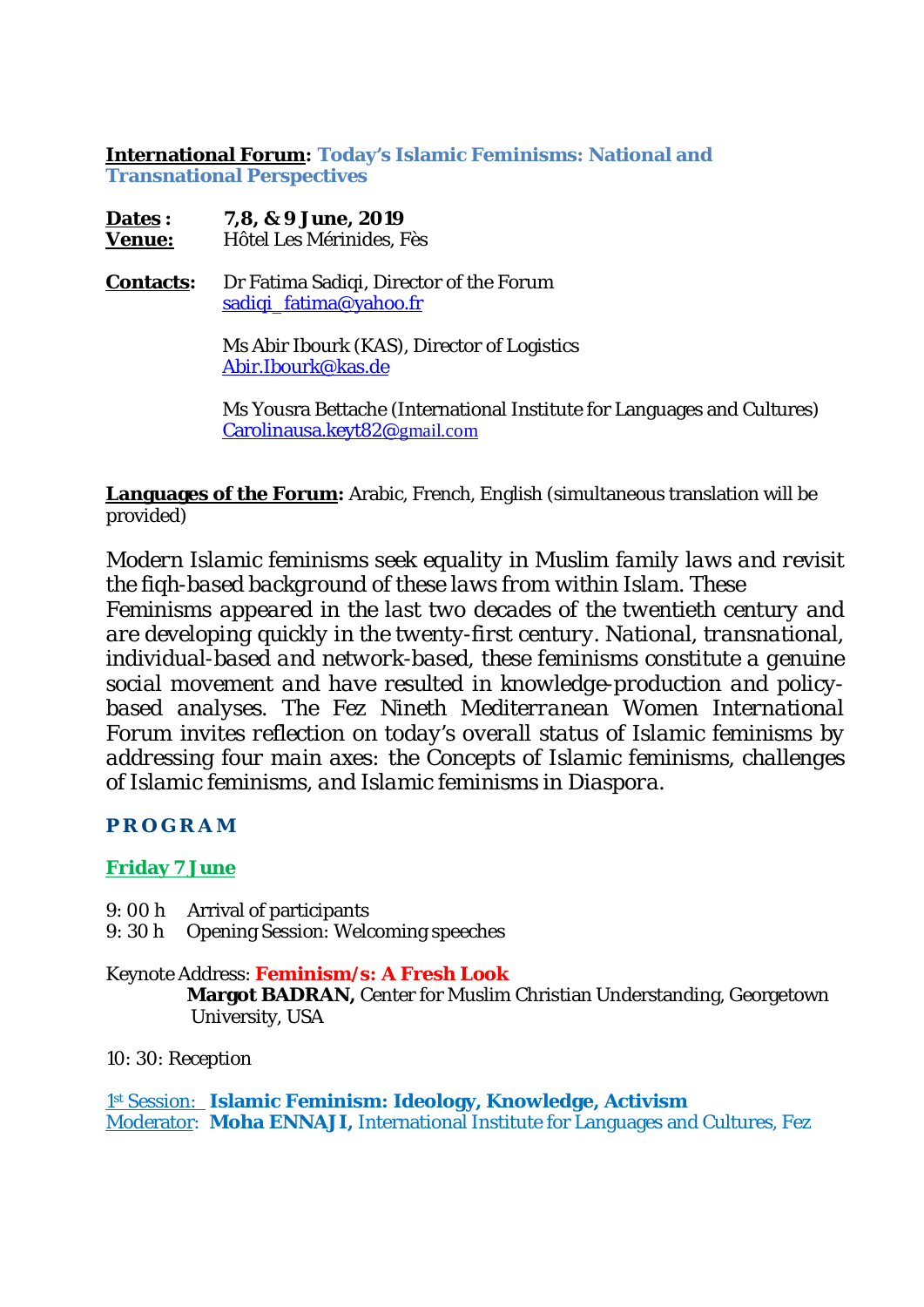- 11: 00 h **ϲϨϳΩέϮψϨϣ :ϦϴδϨΠϟϦϴΑΓϭΎδϤϟ** (**Equality between the Sexes: A Religious Perspective) Driss FASSI FIHRI**, Imam, University al-Qarawiyyin, Fez
- 11: 15h **Rethinking Feminist Interventions, Decolonising Gender Knowledges Sarah FARAG**, University of Zurich, Switzerland
- 11: 30 h **Islamic Feminism and Political Activism in Morocco Moha ENNAJI**, International Institute for Languages and Cultures, Fez
- 11: 45 h Discussion

2nd Session: **Islamic Feminism: Cultural Politics and Decolonization**  Moderator**: Sara FARAG,** University of Zurich, Switzerland

- 15: 00 h **Fatema Mernissi's Transpositions of Difference: Tracking a Feminist Cultural Politics in Post-Colonial Morocco Najib MOKHTARI,** International University of Rabat
- 15 : 15 h **Moroccan Women and the State in the Wake of Reform Souad EDDOUADA**, Ibn Tofail University, Kénitra, Morocco
- 15: 30 h **Islamic Feminism in Morocco: Towards a Decolonial Praxis Meriem El HAITAMI**, International University of Rabat
- 15: 45 h Discussion
- 16h:15 Coffee Break

3rd Session: **Islamic Feminism: Opportunities and Challenges** Moderator: **Mohamed YACHOULTI**, Moulay Ismail University, Meknès

- 16 : 45 h **Islamic Feminism in Morocco, the Inheritance Controversy and the** *Vivre Ensemble*   **Rajae RHOUNI**, Chouaib Doukkali University, El Jadida
- 17: 00 h **Islam and Human Rights: The Contribution of Tunisian Intellectuals and Activists in Feminizing the Discourse Jumana AL-AHMAD**, Wake Forest University, USA
- 17: 15 h **Islamic Feminist Icons in Morocco: The Case of Asmae Lamrabet Mohammed YACHOULTI**, Moulay Ismail University, Meknès
- 17 : 30h Discussion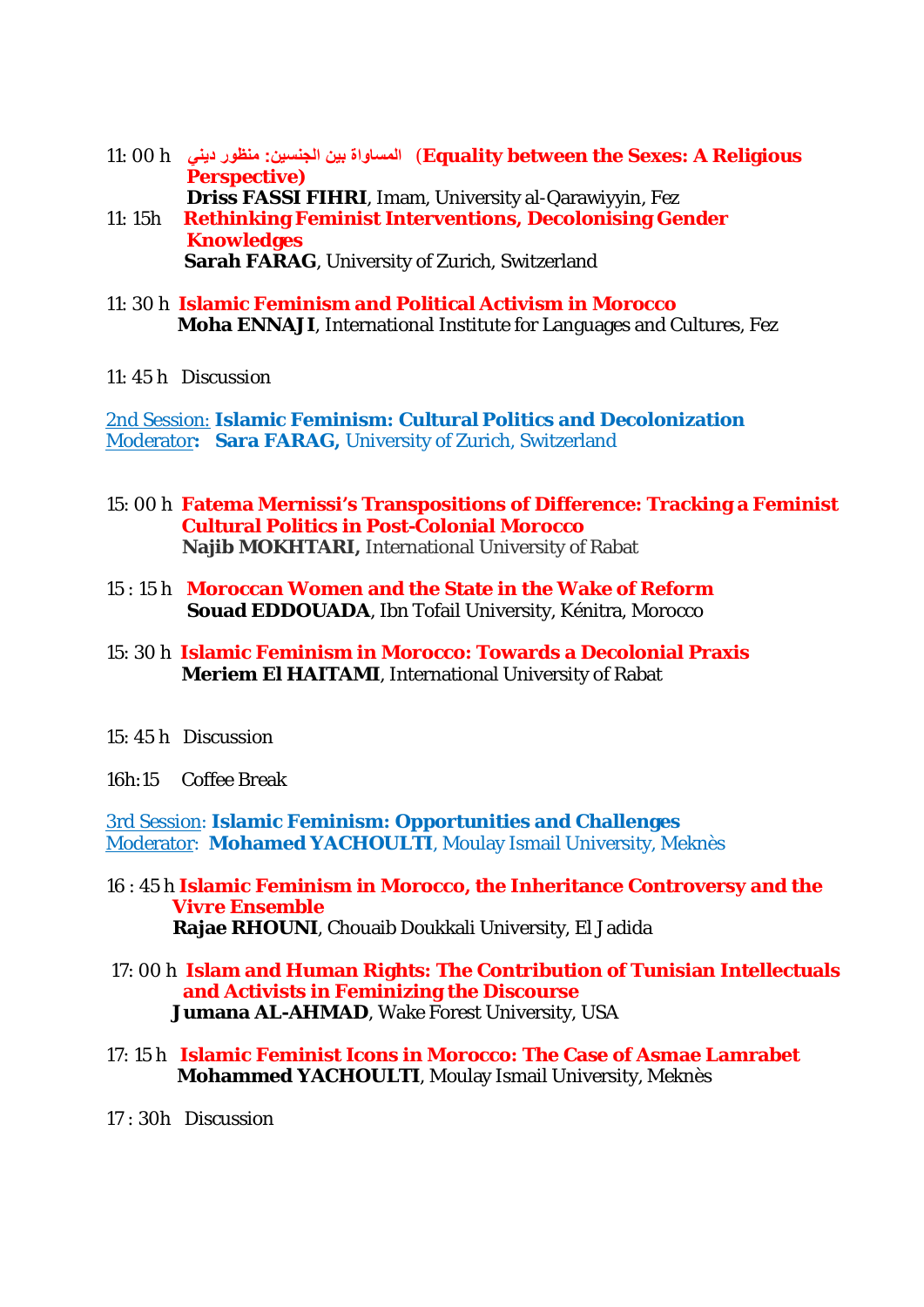## **Saturday 8 June**

4th Session: **Islamic Feminism and Hermeneutics**  Moderator: **Mohamed MOUBTASSIME**, Sidi Mohamed Ben Abdellah University, Fez

- 9: 00 h **Women's** *Ijtihad* **as a Strategy for Liberation Meryem YAFOUT**, University of Lausanne, Switzerland
- 9: 15 h **Muslim Theology and the "closure of the gate of ijtihad" Sadiq RDDAD**, Sidi Mohamed Ben Abdellah University, Fez
- 9: 30 h **Islamic Feminism and Reform in the Post Arab Spring: Beyond the Secular/Religious Debate Rachid TOUHTOU**, National School of Statistics and Applied Economics, Rabat
- 9: 45 h Discussion
- 10:15 h Coffee Break

5th Session: **Islamic Feminism and the State**  Moderator: **Souad SLAOUI**, Sidi Mohamed Ben Abdellah University, Fez

- 10 :45 h **Féminisme Islamique, activisme et état en Algérie Khaled MEHIZ**, Activiste, Association Nationale De Volontariat, Algérie
- 11 : 00 h **The Interplay Between the Politics of Religion, Gender and the Rhetoric of Political Liberalization: What Future for Islamic Feminisms in Morocco? Souad SLAOUI**, Sidi Mohamed Ben Abdellah University, Fez
- 11 : 15 h Discussion

6th Session: **Islamic Feminism: A Transnational Social Movement?** Moderator: **Connie Carøe CHRISTIANSEN**, Lebanese American University, Beirut

- 15:00 h **Islamic Feminism Perspectives from a Transnational Social Movement Approach Connie Carøe CHRISTIANSEN**, Lebanese American University, Beirut
- 15 : 15 h **Distorted Citizenship: Egyptian Women Legal Identities within the Public-Private Paradigm Sara ABDELGHANI**, American University of Cairo, Egypt
- 15: 30 h **The Potential Impact of Islamic Feminism on Advancing Gender Equality in Lebanon Reem MAGHRIBI**, Lebanese American University, Beirut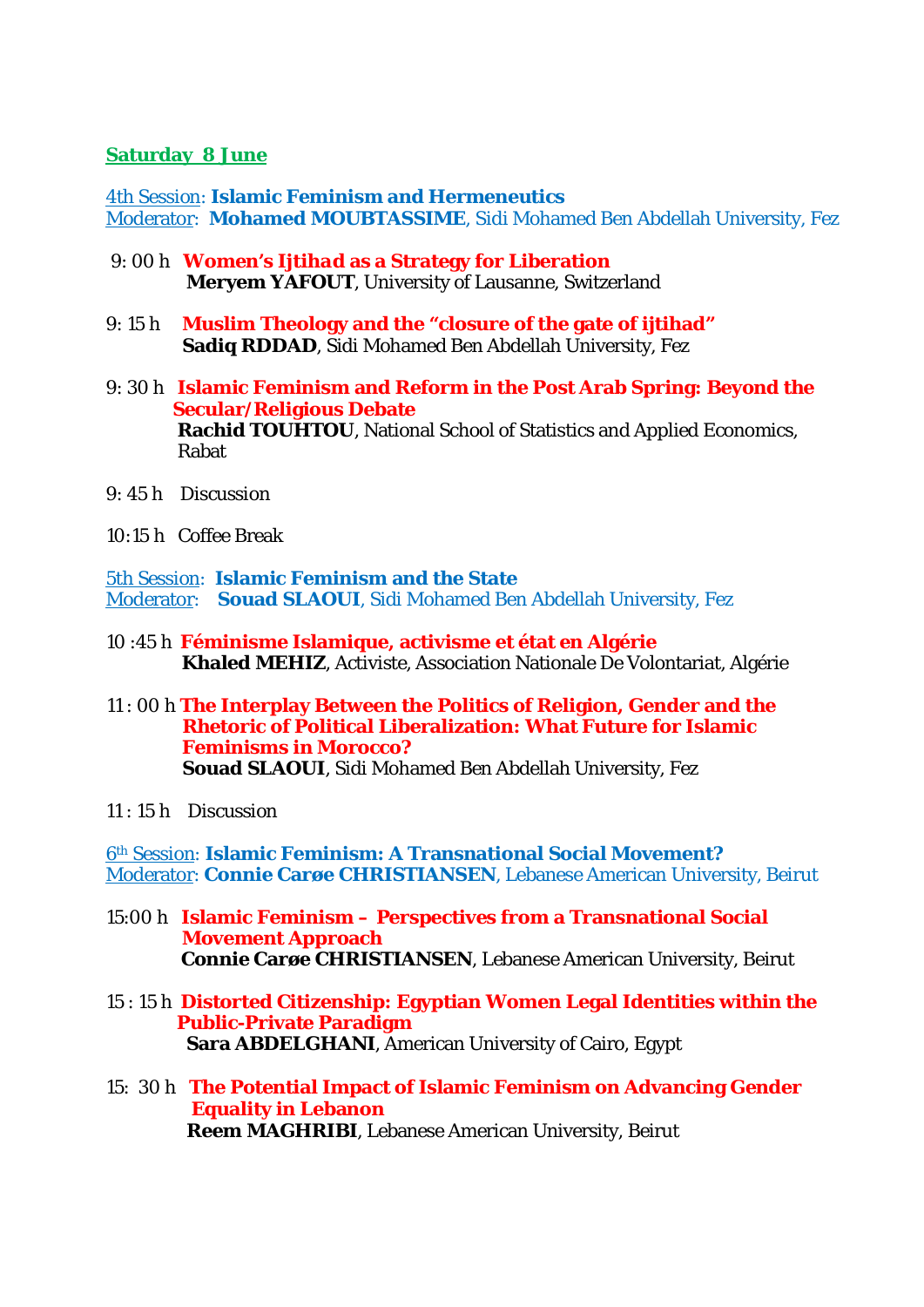- 15: 45 **The 2004 Moudawana Reforms: An Example of Islamic Feminism? Fatima SADIQI,** International Institute for Languages and Cultures, Fez
- 16:00h Discussion
- 16:30h Coffee Break

7 th Session: **Islamic Feminism and Activism**  Moderator: **Rajae RHOUNI,** Chouaib Doukkali University, El Jadida

- 17:00 h **βϧϮΗϲϓΓήϤϟϕϮϘΣέϮτΗϭΔϳϮδϨϟΔϛήΤϟ (The Feminist Movement and the Evolution of Women's Rights in Tunisia) Jinan AL IMAM**, Faculty of Legal, Political and Social Sciences, Tunis
- 17:15 h **«Une révolution musulmane et féministe»: décolonisation, action et politicisation Malika HAMIDI,** École des Hautes Etudes en Sciences Sociales (EHESS) de Paris
- 17: 30h **Book Review:** *Activisme, Feminisme en Islam: Stemmen van Marokkaanse en Marokkaans-Nederlandse Vrouwen***, edited by Marjo Buitelaar, Moha Ennaji, Fatima Sadiqi and Karen Vintges Laura VAN DER TOORN**, University of Amsterdam
- 17:45h **Moroccan Dutch Women and Islamic Identity Roosmarjin van WOERDEN,** University of Amsterdam
- 18:00 h Discussion

## **Sunday 9 June**

8th Session: **Islamic Feminism in Europe**  Moderator: **Ulrike LINGEN-ALI, University of Oldenburg, Germany** 

- 9: 30 h **Islamic Feminisms in Western Classrooms Lydia POTTS**, University of Oldenburg, Germany
- 9: 45 h **Feminism and 'Islamic Feminism' as Discussed in German Media Helma PASCH**, University of Koln, Germany
- 10: 00 h **Cross-cultural Interviewing of Islamic Feminists in Europe Touria KHANNOUS**, Louisiana State University, USA
- 10: 15: Discussion
- 10: 45: Coffee Break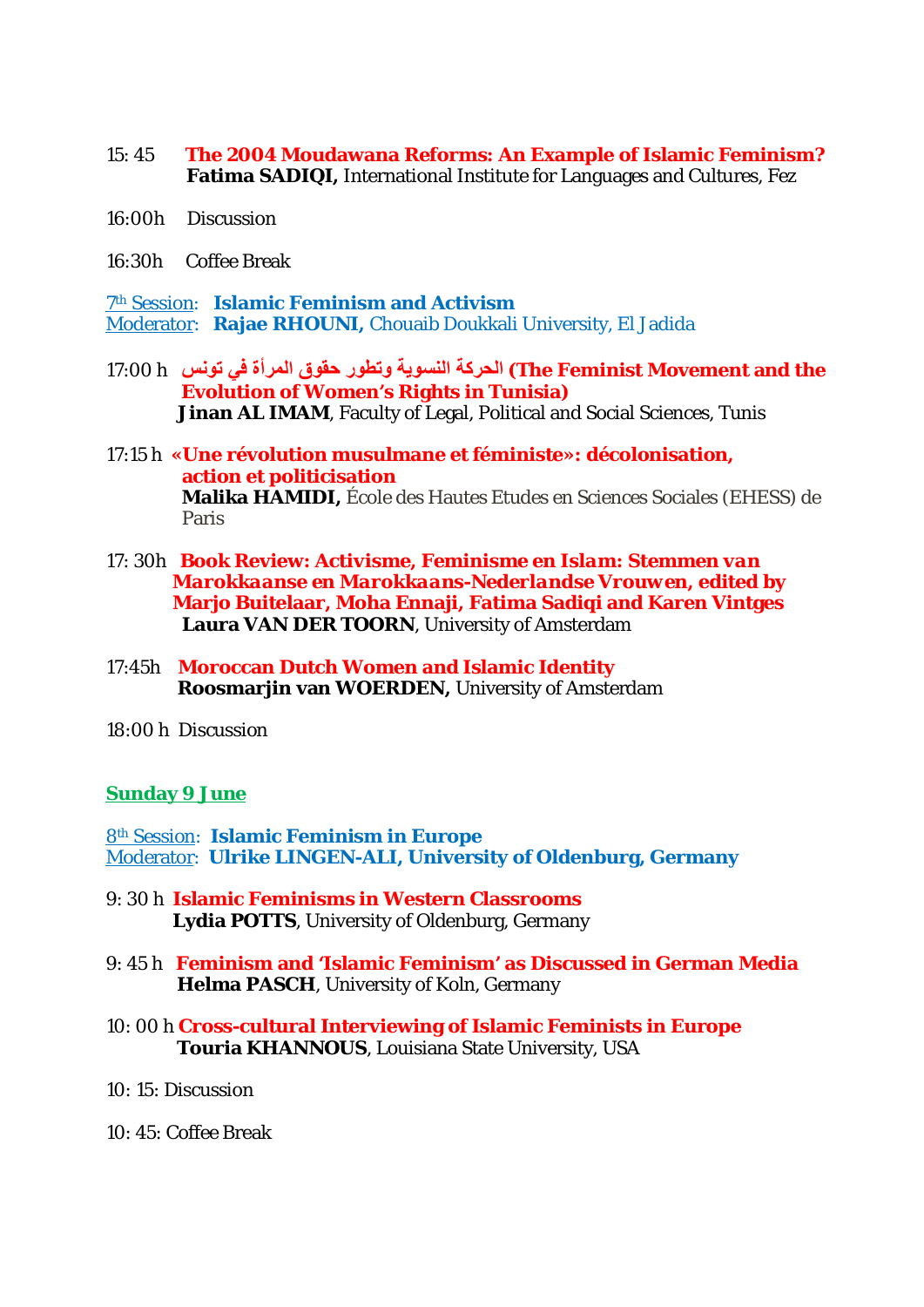- 11: 15 h **Female, Islamic, Different. Threshold Positions of Belonging and Polarizations in Current German Debates Sylvia PRITSCH**, University of Oldenburg, Germany
- 11: 30 h **Gender, Islam and the Law in South Africa: The Feminist Struggles and Advocacy for Muslim Marriage Recognition Sheila MEINTJES**, University of the Witwatersrand, Johannesburg, South Africa
- 11: 45: Discussion
- 9th Session: **Imagining the Intersectionality of Diasporas, Recognizing Rhetorics of Difference and Dignity**
- Moderator**: Sonya Maria JOHNSON**, Beloit College, USA
- 12: 15 h **Utilizing Performance as an Intersectional Response To Violence Against Women Zoe FLOWERS**, U.S.-based creator, author, filmmaker and Founder of Soul Requirements, Inc.
- 12 :30 h **The Ancestors Make It Home: Palo Monte/Mayombe and the Making of Social Place in Contemporary Cuba Sonya Maria JOHNSON**, Beloit College, USA
- 12 :45 h **At the Intersection of Race, Gender, Sexuality, and Social Class: An Examination of a Chinese Woman's Immigration in Early 20th Century United States Beatrice MCKENZIE**, Beloit College, USA
- 13: 00 h **Protecting Black Girls From the School to Prison Pipeline: Movement Building for Culturally Specific Approaches in Prevention and Intervention Aleese MOORE-ORBIH**, Senior Director of Programs, Women of Color Network, Inc., USA
- 13:15 h Discussion

----------------------------------------------------------------------------------------------- **13: 45 h Recommendations and Closure Moderator: Fatima SADIQI (Director of the Forum)**  ----------------------------------------------------------------------------------------------

- 14: 15 h End of the Forum
- 16:00-18:00 Guided Tour to the Medina (Old city) and Ville Nouvelle (New City)
- 21: 00: Farewell Party: Local Women's Music